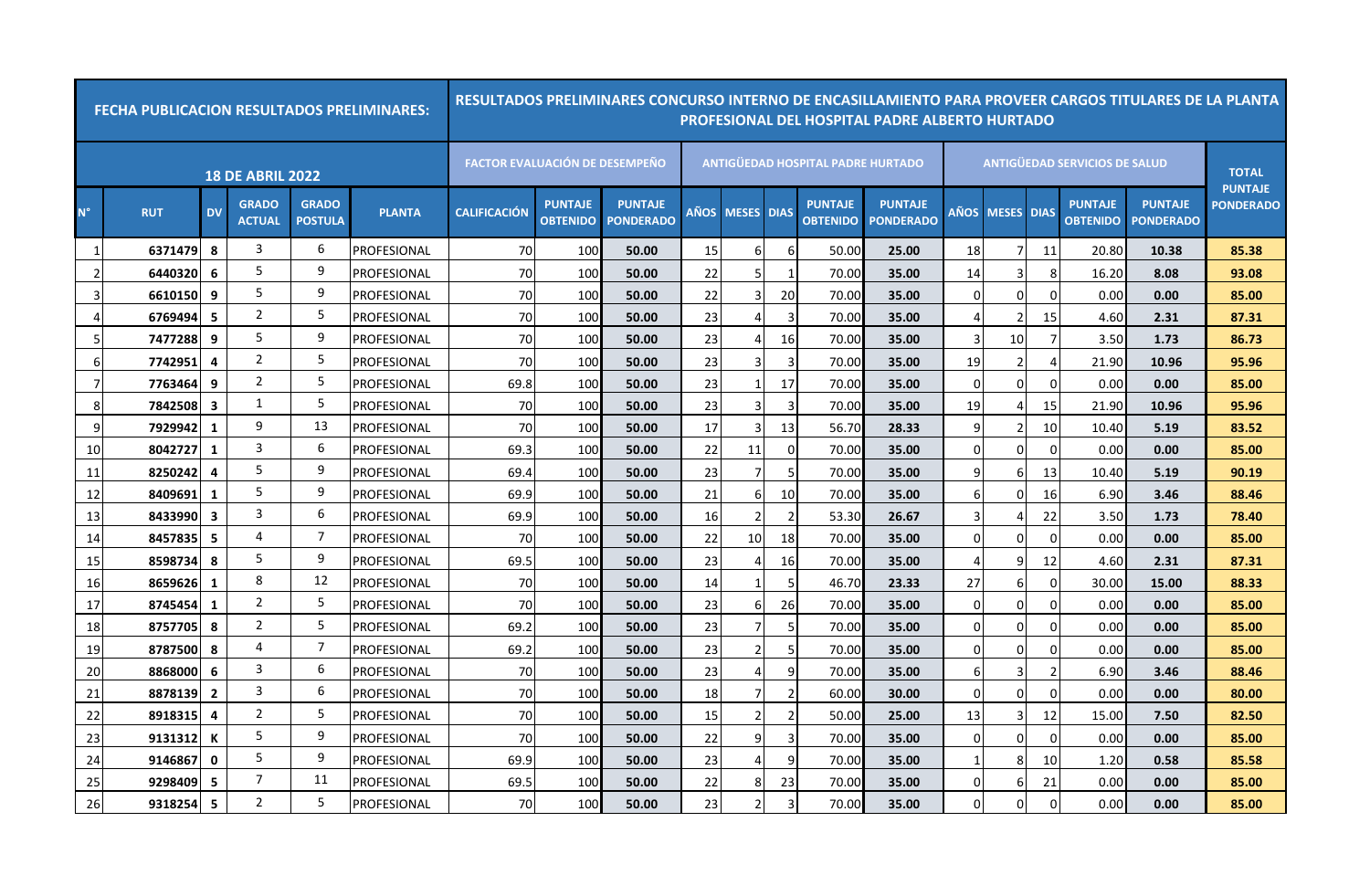|             | <b>FECHA PUBLICACION RESULTADOS PRELIMINARES:</b> |                         |                               |                                |               | RESULTADOS PRELIMINARES CONCURSO INTERNO DE ENCASILLAMIENTO PARA PROVEER CARGOS TITULARES DE LA PLANTA |                                   |                                    |    |                 |                          |                                          | PROFESIONAL DEL HOSPITAL PADRE ALBERTO HURTADO |               |                   |          |                                      |                                    |                                |
|-------------|---------------------------------------------------|-------------------------|-------------------------------|--------------------------------|---------------|--------------------------------------------------------------------------------------------------------|-----------------------------------|------------------------------------|----|-----------------|--------------------------|------------------------------------------|------------------------------------------------|---------------|-------------------|----------|--------------------------------------|------------------------------------|--------------------------------|
|             |                                                   |                         | <b>18 DE ABRIL 2022</b>       |                                |               | <b>FACTOR EVALUACIÓN DE DESEMPEÑO</b>                                                                  |                                   |                                    |    |                 |                          | <b>ANTIGUEDAD HOSPITAL PADRE HURTADO</b> |                                                |               |                   |          | <b>ANTIGUEDAD SERVICIOS DE SALUD</b> |                                    | <b>TOTAL</b><br><b>PUNTAJE</b> |
| $N^{\circ}$ | <b>RUT</b>                                        | <b>DV</b>               | <b>GRADO</b><br><b>ACTUAL</b> | <b>GRADO</b><br><b>POSTULA</b> | <b>PLANTA</b> | <b>CALIFICACIÓN</b>                                                                                    | <b>PUNTAJE</b><br><b>OBTENIDO</b> | <b>PUNTAJE</b><br><b>PONDERADO</b> |    | AÑOS MESES DIAS |                          | <b>PUNTAJE</b><br><b>OBTENIDO</b>        | <b>PUNTAJE</b><br><b>PONDERADO</b>             | AÑOS          | <b>MESES DIAS</b> |          | <b>PUNTAJE</b><br><b>OBTENIDO</b>    | <b>PUNTAJE</b><br><b>PONDERADO</b> | <b>PONDERADO</b>               |
| 27          | 9412492                                           | 1                       | 5                             | 9                              | PROFESIONAL   | 69.2                                                                                                   | 100                               | 50.00                              | 21 | 10              | 25                       | 70.00                                    | 35.00                                          | $\Omega$      | 0                 | O        | 0.00                                 | 0.00                               | 85.00                          |
| 28          | 9487570                                           | 6                       | 1                             | 5                              | PROFESIONAL   | 70                                                                                                     | 100                               | 50.00                              | 23 | $6 \mid$        | -5                       | 70.00                                    | 35.00                                          | O             |                   | 17       | 0.00                                 | 0.00                               | 85.00                          |
| 29          | 9529226                                           | $\overline{7}$          | 3                             | 6                              | PROFESIONAL   | 70                                                                                                     | 100                               | 50.00                              | 20 | 9               | 21                       | 66.70                                    | 33.33                                          | q             | 6                 | 9        | 10.40                                | 5.19                               | 88.52                          |
| 30          | 9542883                                           | 5                       | 8                             | 12                             | PROFESIONAL   | 70                                                                                                     | 100                               | 50.00                              | 17 | $\overline{a}$  | 13                       | 56.70                                    | 28.33                                          | $\mathcal{P}$ | 3                 |          | 2.30                                 | 1.15                               | 79.48                          |
| 31          | 9559381                                           | К                       | 4                             | 7                              | PROFESIONAL   | 69.5                                                                                                   | 100                               | 50.00                              | 21 | 0               | 26                       | 70.00                                    | 35.00                                          | 8             |                   |          | 9.20                                 | 4.62                               | 89.62                          |
| 32          | 9622844                                           | 9                       | 7                             | 11                             | PROFESIONAL   | 70                                                                                                     | 100                               | 50.00                              | 20 | 6               | 4                        | 66.70                                    | 33.33                                          | n             | $\Omega$          | 26       | 0.00                                 | 0.00                               | 83.33                          |
| 33          | 9820879                                           | 8                       | 5                             | 9                              | PROFESIONAL   | 69.9                                                                                                   | 100                               | 50.00                              | 20 | 11              | 23                       | 66.70                                    | 33.33                                          | $\Omega$      | $\Omega$          | O        | 0.00                                 | 0.00                               | 83.33                          |
| 34          | 9866294                                           | 4                       | 6                             | 10                             | PROFESIONAL   | 70                                                                                                     | 100                               | 50.00                              | 16 | $\overline{2}$  | 20                       | 53.30                                    | 26.67                                          | n             | 8 <sup>1</sup>    | 15       | 0.00                                 | 0.00                               | 76.67                          |
| 35          | 9910420                                           | 1                       | 8                             | 12                             | PROFESIONAL   | 69.6                                                                                                   | 100                               | 50.00                              | 12 | 3               | $\boldsymbol{\varDelta}$ | 40.00                                    | 20.00                                          | n             |                   |          | 0.00                                 | 0.00                               | 70.00                          |
| 36          | 9980282                                           | 0                       | 8                             | 12                             | PROFESIONAL   | 70                                                                                                     | 10 <sub>C</sub>                   | 50.00                              | 14 | 4               | 11                       | 46.70                                    | 23.33                                          | n             | 0                 |          | 0.00                                 | 0.00                               | 73.33                          |
| 37          | 10008056                                          | $\overline{7}$          | 4                             | 7                              | PROFESIONAL   | 69.7                                                                                                   | 100                               | 50.00                              | 23 | 4               | 11                       | 70.00                                    | 35.00                                          |               | 9                 | 21       | 8.10                                 | 4.04                               | 89.04                          |
| 38          | 10041456                                          | $\overline{2}$          | 5                             | 9                              | PROFESIONAL   | 70                                                                                                     | 100                               | 50.00                              | 20 | 8               | 5                        | 66.70                                    | 33.33                                          |               |                   | q        | 1.20                                 | 0.58                               | 83.91                          |
| 39          | 10256365                                          | 4                       | 5                             | 9                              | PROFESIONAL   | 69.9                                                                                                   | 100                               | 50.00                              | 22 | 5               | $\mathbf{1}$             | 70.00                                    | 35.00                                          | -1            |                   | 26       | 1.20                                 | 0.58                               | 85.58                          |
| 40          | 10266624                                          | $\mathbf{0}$            | 5                             | 9                              | PROFESIONAL   | 70                                                                                                     | 100                               | 50.00                              | 23 | -1              | 13                       | 70.00                                    | 35.00                                          | $\Omega$      | 0                 | 0        | 0.00                                 | 0.00                               | 85.00                          |
| 41          | 10332171                                          | 9                       | 5                             | 9                              | PROFESIONAL   | 69.4                                                                                                   | 100                               | 50.00                              | 22 | 9               | 18                       | 70.00                                    | 35.00                                          | $\Omega$      | $\Omega$          | O        | 0.00                                 | 0.00                               | 85.00                          |
| 42          | 10427642                                          | $\overline{\mathbf{3}}$ | 5                             | 9                              | PROFESIONAL   | 69.5                                                                                                   | 100                               | 50.00                              | 23 | $\overline{2}$  | -3                       | 70.00                                    | 35.00                                          | $\Omega$      | 6                 | 26       | 0.00                                 | 0.00                               | 85.00                          |
| 43          | 10500706                                          |                         | 5                             | 9                              | PROFESIONAL   | 70                                                                                                     | 100                               | 50.00                              | 23 | 4               | 16                       | 70.00                                    | 35.00                                          | $\Omega$      |                   |          | 0.00                                 | 0.00                               | 85.00                          |
| 44          | 10537003                                          | $\overline{2}$          | 5                             | 9                              | PROFESIONAL   | 70                                                                                                     | 100                               | 50.00                              | 21 | q               | 22                       | 70.00                                    | 35.00                                          | $\Omega$      | $\Omega$          | O        | 0.00                                 | 0.00                               | 85.00                          |
| 45          | 10576626                                          | $\overline{2}$          | 5                             | 9                              | PROFESIONAL   | 68.2                                                                                                   | 100                               | 50.00                              | 23 | $\Delta$        | 16                       | 70.00                                    | 35.00                                          | -1            | 10                | 14       | 1.20                                 | 0.58                               | 85.58                          |
| 46          | 10586320                                          | 9                       | 5                             | 9                              | PROFESIONAL   | 70                                                                                                     | 100                               | 50.00                              | 21 | 7               | -3                       | 70.00                                    | 35.00                                          | $\Omega$      | $\Omega$          | U        | 0.00                                 | 0.00                               | 85.00                          |
| 47          | 10598317                                          | 4                       | 5                             | 9                              | PROFESIONAL   | 69.9                                                                                                   | 100                               | 50.00                              | 23 | $\overline{a}$  | 16                       | 70.00                                    | 35.00                                          |               |                   |          | 1.20                                 | 0.58                               | 85.58                          |
| 48          | 10613722                                          | 6                       | 5                             | 9                              | PROFESIONAL   | 70                                                                                                     | 100                               | 50.00                              | 23 | 4               | 16                       | 70.00                                    | 35.00                                          | $\Omega$      | 10                | 28       | 0.00                                 | 0.00                               | 85.00                          |
| 49          | 10767822                                          | $\mathbf{0}$            | 4                             | 7                              | PROFESIONAL   | 70                                                                                                     | 100                               | 50.00                              | 17 | 7               | 21                       | 56.70                                    | 28.33                                          | $\Omega$      | $\Omega$          | $\Omega$ | 0.00                                 | 0.00                               | 78.33                          |
| 50          | 10782664                                          | 5                       | 8                             | 12                             | PROFESIONAL   | 67.8                                                                                                   | 100                               | 50.00                              | 19 |                 | 21                       | 63.30                                    | 31.67                                          | 6             |                   | 10       | 6.90                                 | 3.46                               | 85.13                          |
| 51          | 10791783                                          | $\overline{\mathbf{z}}$ | 5                             | 9                              | PROFESIONAL   | 70                                                                                                     | 100                               | 50.00                              | 22 | 4               | 3                        | 70.00                                    | 35.00                                          | n             | 0                 |          | 0.00                                 | 0.00                               | 85.00                          |
| 52          | 10829298                                          | 9                       | 8                             | 12                             | PROFESIONAL   | 70                                                                                                     | 100                               | 50.00                              | 13 | $\Omega$        | $\mathbf{1}$             | 43.30                                    | 21.67                                          | n             |                   |          | 0.00                                 | 0.00                               | 71.67                          |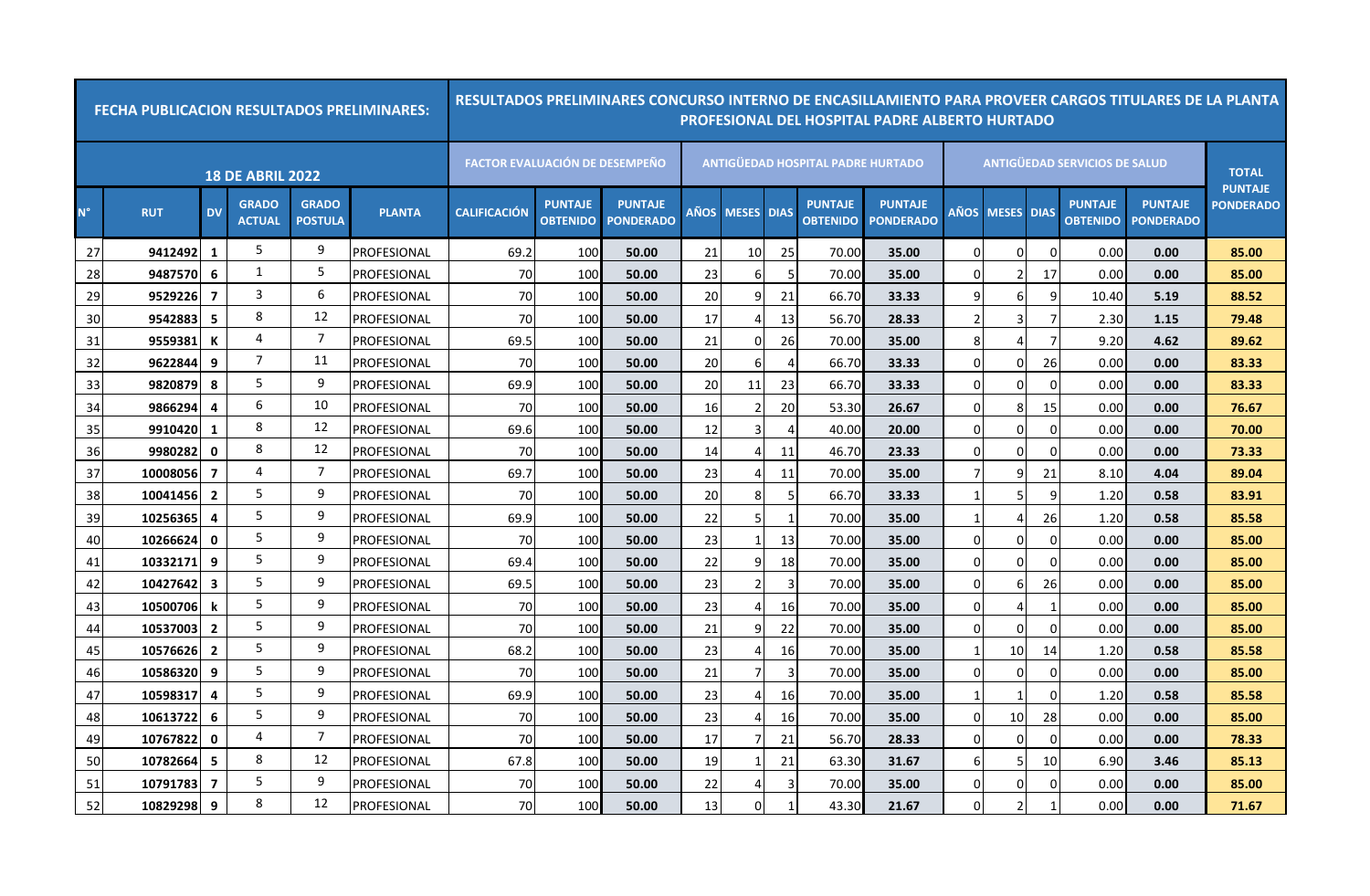|             | <b>FECHA PUBLICACION RESULTADOS PRELIMINARES:</b> |                |                               |                                |               | RESULTADOS PRELIMINARES CONCURSO INTERNO DE ENCASILLAMIENTO PARA PROVEER CARGOS TITULARES DE LA PLANTA |                                   |                                    |              |                 |                |                                          | PROFESIONAL DEL HOSPITAL PADRE ALBERTO HURTADO |                |                   |          |                                      |                                    |                                |
|-------------|---------------------------------------------------|----------------|-------------------------------|--------------------------------|---------------|--------------------------------------------------------------------------------------------------------|-----------------------------------|------------------------------------|--------------|-----------------|----------------|------------------------------------------|------------------------------------------------|----------------|-------------------|----------|--------------------------------------|------------------------------------|--------------------------------|
|             |                                                   |                | <b>18 DE ABRIL 2022</b>       |                                |               | <b>FACTOR EVALUACIÓN DE DESEMPEÑO</b>                                                                  |                                   |                                    |              |                 |                | <b>ANTIGUEDAD HOSPITAL PADRE HURTADO</b> |                                                |                |                   |          | <b>ANTIGUEDAD SERVICIOS DE SALUD</b> |                                    | <b>TOTAL</b><br><b>PUNTAJE</b> |
| $N^{\circ}$ | <b>RUT</b>                                        | <b>DV</b>      | <b>GRADO</b><br><b>ACTUAL</b> | <b>GRADO</b><br><b>POSTULA</b> | <b>PLANTA</b> | <b>CALIFICACIÓN</b>                                                                                    | <b>PUNTAJE</b><br><b>OBTENIDO</b> | <b>PUNTAJE</b><br><b>PONDERADO</b> |              | AÑOS MESES DIAS |                | <b>PUNTAJE</b><br><b>OBTENIDO</b>        | <b>PUNTAJE</b><br><b>PONDERADO</b>             | AÑOS           | <b>MESES DIAS</b> |          | <b>PUNTAJE</b><br><b>OBTENIDO</b>    | <b>PUNTAJE</b><br><b>PONDERADO</b> | <b>PONDERADO</b>               |
| 53          | 10956687                                          | k              | 5                             | 9                              | PROFESIONAL   | 70                                                                                                     | 100                               | 50.00                              | 23           | 3               | 25             | 70.00                                    | 35.00                                          | $\Omega$       | 0                 | 21       | 0.00                                 | 0.00                               | 85.00                          |
| 54          | 11083692                                          | 9              | 3                             | 6                              | PROFESIONAL   | 70                                                                                                     | 100                               | 50.00                              | 23           | 4               | 3              | 70.00                                    | 35.00                                          |                |                   | 28       | 8.10                                 | 4.04                               | 89.04                          |
| 55          | 11267589                                          | $\overline{2}$ | $\overline{7}$                | 11                             | PROFESIONAL   | 70                                                                                                     | 100                               | 50.00                              | 10           | 10              | 18             | 33.30                                    | 16.67                                          | $\Omega$       | 0                 | 0        | 0.00                                 | 0.00                               | 66.67                          |
| 56          | 11479182                                          | $\overline{2}$ | 6                             | 10                             | PROFESIONAL   | 70                                                                                                     | 100                               | 50.00                              | 17           | 5               | $\overline{2}$ | 56.70                                    | 28.33                                          | n              | $\Omega$          | $\Omega$ | 0.00                                 | 0.00                               | 78.33                          |
| 57          | 11484256                                          | $\overline{7}$ | 8                             | 12                             | PROFESIONAL   | 70                                                                                                     | 100                               | 50.00                              | 20           |                 | 14             | 66.70                                    | 33.33                                          | n              | $\Omega$          |          | 0.00                                 | 0.00                               | 83.33                          |
| 58          | 11484699                                          | 6              | 7                             | 11                             | PROFESIONAL   | 70                                                                                                     | 100                               | 50.00                              | 16           | 4               | 10             | 53.30                                    | 26.67                                          | n              | 3                 | 17       | 0.00                                 | 0.00                               | 76.67                          |
| 59          | 11632949                                          | $\overline{2}$ | 4                             | 7                              | PROFESIONAL   | 70                                                                                                     | 100                               | 50.00                              | 23           | 4               | 19             | 70.00                                    | 35.00                                          | -1             | 9                 | 23       | 1.20                                 | 0.58                               | 85.58                          |
| 60          | 11657657                                          | $\mathbf{0}$   | 6                             | 10                             | PROFESIONAL   | 65.4                                                                                                   | 100                               | 50.00                              | 21           | $\Omega$        | $\Omega$       | 70.00                                    | 35.00                                          | $\Omega$       | $\Omega$          | O        | 0.00                                 | 0.00                               | 85.00                          |
| 61          | 11714925                                          | 0              | 5                             | 9                              | PROFESIONAL   | 70                                                                                                     | 100                               | 50.00                              | 23           | 4               | 11             | 70.00                                    | 35.00                                          |                |                   |          | 1.20                                 | 0.58                               | 85.58                          |
| 62          | 11721954                                          | $\overline{2}$ | 5                             | 9                              | PROFESIONAL   | 68.4                                                                                                   | 10 <sub>C</sub>                   | 50.00                              | 22           | 9               | 21             | 70.00                                    | 35.00                                          | n              |                   | 20       | 0.00                                 | 0.00                               | 85.00                          |
| 63          | 11819335                                          | 0              | 5                             | 9                              | PROFESIONAL   | 68.3                                                                                                   | 100                               | 50.00                              | 23           | Δ               | 15             | 70.00                                    | 35.00                                          |                | 6                 |          | 4.60                                 | 2.31                               | 87.31                          |
| 64          | 11972278                                          | $\mathbf 0$    | 5                             | 9                              | PROFESIONAL   | 69.9                                                                                                   | 100                               | 50.00                              | 23           | 4               | 16             | 70.00                                    | 35.00                                          | $\overline{2}$ | २                 | 29       | 2.30                                 | 1.15                               | 86.15                          |
| 65          | 12124765                                          | 8              | 8                             | 12                             | PROFESIONAL   | 69.1                                                                                                   | 100                               | 50.00                              | 16           | 4               | 25             | 53.30                                    | 26.67                                          | $\Omega$       |                   | 12       | 0.00                                 | 0.00                               | 76.67                          |
| 66          | 12252393                                          | 4              | 5                             | 9                              | PROFESIONAL   | 70                                                                                                     | 100                               | 50.00                              | 23           | 4               | 16             | 70.00                                    | 35.00                                          | $\Omega$       | 0                 | 0        | 0.00                                 | 0.00                               | 85.00                          |
| 67          | 12279270                                          | 6              | 5                             | 9                              | PROFESIONAL   | 69.9                                                                                                   | 100                               | 50.00                              | 22           | 11              | $\Omega$       | 70.00                                    | 35.00                                          | $\Omega$       | $\Omega$          | O        | 0.00                                 | 0.00                               | 85.00                          |
| 68          | 12355069                                          | $\overline{2}$ | 9                             | 13                             | PROFESIONAL   | 70                                                                                                     | 100                               | 50.00                              | $\mathbf{q}$ | 5               | 7              | 30.00                                    | 15.00                                          | $\Omega$       |                   | 27       | 0.00                                 | 0.00                               | 65.00                          |
| 69          | 12423171                                          | К              | 5                             | 9                              | PROFESIONAL   | 70                                                                                                     | 100                               | 50.00                              | 21           | 9               | 3              | 70.00                                    | 35.00                                          | $\Omega$       |                   | 26       | 0.00                                 | 0.00                               | 85.00                          |
| 70          | 12442219                                          | 1              | 5                             | 9                              | PROFESIONAL   | 69.9                                                                                                   | 100                               | 50.00                              | 21           | 10              | 3              | 70.00                                    | 35.00                                          | 3              |                   | 21       | 3.50                                 | 1.73                               | 86.73                          |
| 71          | 12467632                                          | 0              | $\overline{7}$                | 11                             | PROFESIONAL   | 70                                                                                                     | 100                               | 50.00                              | 19           | 8               | 12             | 63.30                                    | 31.67                                          | $\Omega$       | 0                 | O        | 0.00                                 | 0.00                               | 81.67                          |
| 72          | 12486760                                          | 6              | 3                             | 6                              | PROFESIONAL   | 70                                                                                                     | 100                               | 50.00                              | 23           | 4               | 14             | 70.00                                    | 35.00                                          | O              | 8                 |          | 0.00                                 | 0.00                               | 85.00                          |
| 73          | 12494758                                          | 8              | 6                             | 10                             | PROFESIONAL   | 70                                                                                                     | 100                               | 50.00                              | 20           | 10              | 3              | 66.70                                    | 33.33                                          | 0              | 0                 |          | 0.00                                 | 0.00                               | 83.33                          |
| 74          | 12497909                                          | 9              | 6                             | 10                             | PROFESIONAL   | 69.7                                                                                                   | 100                               | 50.00                              | 23           | 4               | 16             | 70.00                                    | 35.00                                          | O              | q                 | 21       | 0.00                                 | 0.00                               | 85.00                          |
| 75          | 12531895                                          | 9              | 7                             | 11                             | PROFESIONAL   | 70                                                                                                     | 100                               | 50.00                              | 21           | 9               | 20             | 70.00                                    | 35.00                                          | $\overline{2}$ | 3                 | 21       | 2.30                                 | 1.15                               | 86.15                          |
| 76          | 12636047                                          | 9              | 4                             | 7                              | PROFESIONAL   | 69.7                                                                                                   | 100                               | 50.00                              | 23           | 6               | -5             | 70.00                                    | 35.00                                          | O              |                   |          | 0.00                                 | 0.00                               | 85.00                          |
| 77          | 12639778                                          | К              | 5                             | 9                              | PROFESIONAL   | 70                                                                                                     | 100                               | 50.00                              | 21           | 11              | 22             | 70.00                                    | 35.00                                          |                |                   |          | 1.20                                 | 0.58                               | 85.58                          |
| 78          | 12641925                                          | $\overline{2}$ | 9                             | 13                             | PROFESIONAL   | 69.8                                                                                                   | 100                               | 50.00                              | 15           | 8               | $\mathbf{1}$   | 50.00                                    | 25.00                                          | n              |                   | U        | 0.00                                 | 0.00                               | 75.00                          |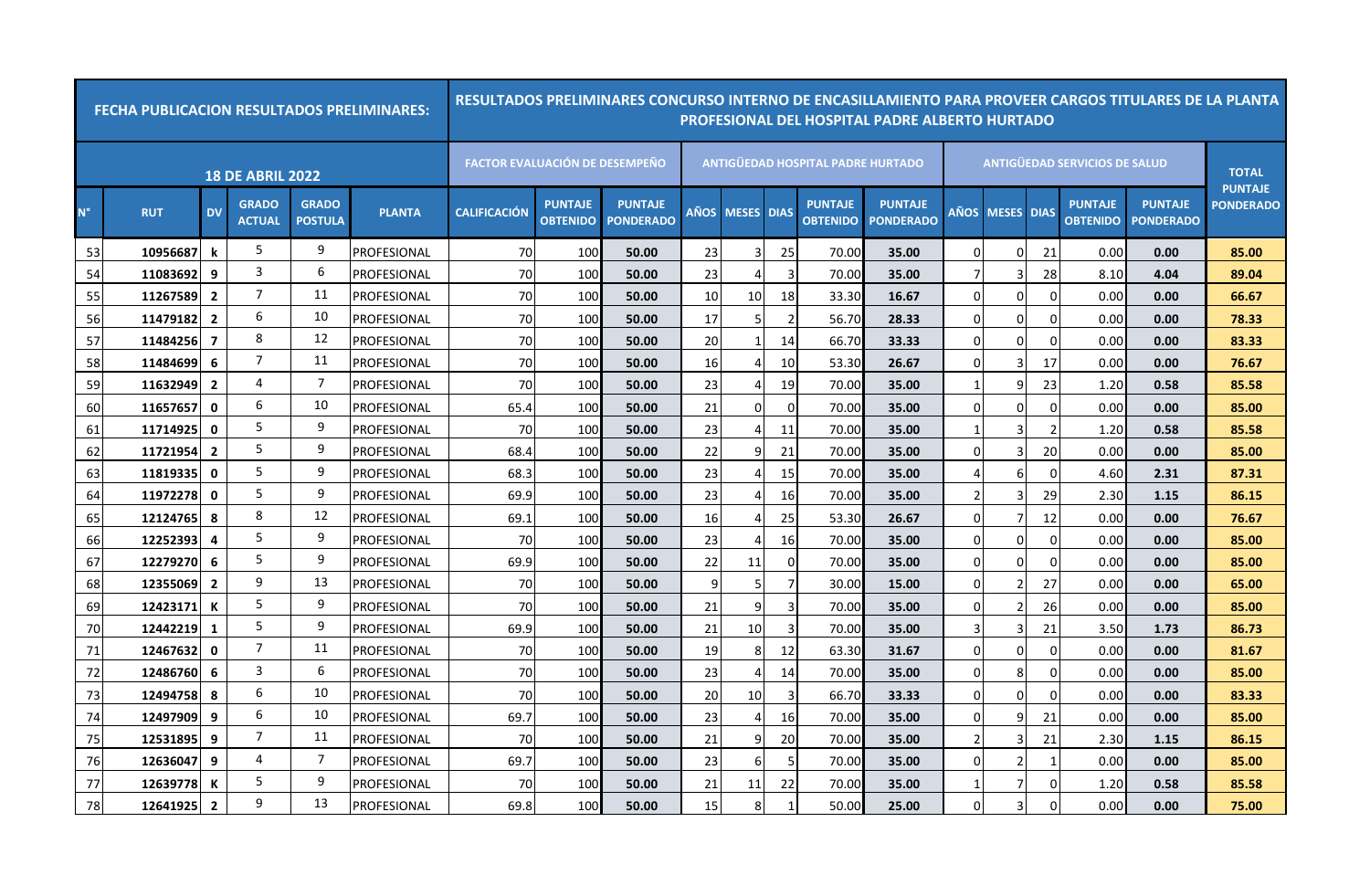|             | <b>FECHA PUBLICACION RESULTADOS PRELIMINARES:</b> |                |                               |                                |               | RESULTADOS PRELIMINARES CONCURSO INTERNO DE ENCASILLAMIENTO PARA PROVEER CARGOS TITULARES DE LA PLANTA |                                   |                                    |    |                 |                |                                          | PROFESIONAL DEL HOSPITAL PADRE ALBERTO HURTADO |             |                   |          |                                      |                                    |                                |
|-------------|---------------------------------------------------|----------------|-------------------------------|--------------------------------|---------------|--------------------------------------------------------------------------------------------------------|-----------------------------------|------------------------------------|----|-----------------|----------------|------------------------------------------|------------------------------------------------|-------------|-------------------|----------|--------------------------------------|------------------------------------|--------------------------------|
|             |                                                   |                | <b>18 DE ABRIL 2022</b>       |                                |               | <b>FACTOR EVALUACIÓN DE DESEMPEÑO</b>                                                                  |                                   |                                    |    |                 |                | <b>ANTIGUEDAD HOSPITAL PADRE HURTADO</b> |                                                |             |                   |          | <b>ANTIGUEDAD SERVICIOS DE SALUD</b> |                                    | <b>TOTAL</b><br><b>PUNTAJE</b> |
| $N^{\circ}$ | <b>RUT</b>                                        | <b>DV</b>      | <b>GRADO</b><br><b>ACTUAL</b> | <b>GRADO</b><br><b>POSTULA</b> | <b>PLANTA</b> | <b>CALIFICACIÓN</b>                                                                                    | <b>PUNTAJE</b><br><b>OBTENIDO</b> | <b>PUNTAJE</b><br><b>PONDERADO</b> |    | AÑOS MESES DIAS |                | <b>PUNTAJE</b><br><b>OBTENIDO</b>        | <b>PUNTAJE</b><br><b>PONDERADO</b>             | <b>AÑOS</b> | <b>MESES DIAS</b> |          | <b>PUNTAJE</b><br><b>OBTENIDO</b>    | <b>PUNTAJE</b><br><b>PONDERADO</b> | <b>PONDERADO</b>               |
| 79          | 12650493                                          | 4              | 5                             | 9                              | PROFESIONAL   | 70                                                                                                     | 100                               | 50.00                              | 22 | 4               | 3              | 70.00                                    | 35.00                                          |             | 9                 | 13       | 1.20                                 | 0.58                               | 85.58                          |
| 80          | 12684283                                          | k              | 6                             | 10                             | PROFESIONAL   | 70                                                                                                     | 100                               | 50.00                              | 23 | 4               | 18             | 70.00                                    | 35.00                                          | $\Omega$    |                   | 22       | 0.00                                 | 0.00                               | 85.00                          |
| 81          | 12701381                                          | 0              | 6                             | 10                             | PROFESIONAL   | 70                                                                                                     | 100                               | 50.00                              | 20 | 10 <sub>l</sub> | 16             | 66.70                                    | 33.33                                          | $\Omega$    | 0                 | $\Omega$ | 0.00                                 | 0.00                               | 83.33                          |
| 82          | 12831135                                          | 1              | 6                             | 10                             | PROFESIONAL   | 69.8                                                                                                   | 100                               | 50.00                              | 23 | 4               | 16             | 70.00                                    | 35.00                                          | $\Omega$    | $\Omega$          | 16       | 0.00                                 | 0.00                               | 85.00                          |
| 83          | 12834190                                          | $\mathbf{0}$   | 5                             | 9                              | PROFESIONAL   | 70                                                                                                     | 100                               | 50.00                              | 21 | 3               | 3              | 70.00                                    | 35.00                                          | $\Omega$    | 0                 | 14       | 0.00                                 | 0.00                               | 85.00                          |
| 84          | 12846745                                          | 9              | 6                             | 10                             | PROFESIONAL   | 70                                                                                                     | 100                               | 50.00                              | 22 | 11              | $\Omega$       | 70.00                                    | 35.00                                          | $\Omega$    | $\Omega$          |          | 0.00                                 | 0.00                               | 85.00                          |
| 85          | 12861997                                          | 6              | 5                             | 9                              | PROFESIONAL   | 70                                                                                                     | 100                               | 50.00                              | 23 | 4               | 16             | 70.00                                    | 35.00                                          | $\Omega$    | 9                 | 15       | 0.00                                 | 0.00                               | 85.00                          |
| 86          | 12864055                                          | К              | 5                             | 9                              | PROFESIONAL   | 70                                                                                                     | 100                               | 50.00                              | 23 | 4               | 18             | 70.00                                    | 35.00                                          | $\Omega$    |                   | 17       | 0.00                                 | 0.00                               | 85.00                          |
| 87          | 12880667                                          | 9              | 9                             | 13                             | PROFESIONAL   | 68.6                                                                                                   | 100                               | 50.00                              | 10 | 5               | 23             | 33.30                                    | 16.67                                          | $\cap$      | 11                | 23       | 0.00                                 | 0.00                               | 66.67                          |
| 88          | 12892597                                          | К              | 4                             | $\overline{7}$                 | PROFESIONAL   | 70                                                                                                     | 100                               | 50.00                              | 21 | 9               | 5              | 70.00                                    | 35.00                                          | $\Omega$    | 0                 |          | 0.00                                 | 0.00                               | 85.00                          |
| 89          | 12903162                                          | К              | 8                             | 12                             | PROFESIONAL   | 69.7                                                                                                   | 100                               | 50.00                              | 10 | 3               |                | 33.30                                    | 16.67                                          | $\Omega$    | $\Omega$          | 11       | 0.00                                 | 0.00                               | 66.67                          |
| 90          | 12903244                                          | 8              | 8                             | 12                             | PROFESIONAL   | 69.2                                                                                                   | 100                               | 50.00                              | 10 | 10              | $\Omega$       | 33.30                                    | 16.67                                          |             |                   | 20       | 1.20                                 | 0.58                               | 67.25                          |
| 91          | 12919392                                          | $\mathbf{1}$   | 8                             | 12                             | PROFESIONAL   | 70                                                                                                     | 100                               | 50.00                              | 19 | 9               | 29             | 63.30                                    | 31.67                                          | $\Omega$    |                   | 21       | 0.00                                 | 0.00                               | 81.67                          |
| 92          | 13049662                                          | 8              | 6                             | 10                             | PROFESIONAL   | 70                                                                                                     | 100                               | 50.00                              | 22 | 11              | 0              | 70.00                                    | 35.00                                          | $\Omega$    | 0                 | $\Omega$ | 0.00                                 | 0.00                               | 85.00                          |
| 93          | 13085584                                          | 9              | 7                             | 11                             | PROFESIONAL   | 70                                                                                                     | 100                               | 50.00                              | 21 | $\overline{0}$  | 6              | 70.00                                    | 35.00                                          | $\Omega$    | 0                 | 21       | 0.00                                 | 0.00                               | 85.00                          |
| 94          | 13148717                                          | $\overline{7}$ | 6                             | 10                             | PROFESIONAL   | 70                                                                                                     | 100                               | 50.00                              | 20 | 8               | 6              | 66.70                                    | 33.33                                          | $\Omega$    | 0                 |          | 0.00                                 | 0.00                               | 83.33                          |
| 95          | 13207114                                          | 4              | 8                             | 12                             | PROFESIONAL   | 69                                                                                                     | 100                               | 50.00                              | 14 | 0               | 3              | 46.70                                    | 23.33                                          | $\Omega$    | 61                |          | 0.00                                 | 0.00                               | 73.33                          |
| 96          | 13242815                                          | 8              | 6                             | 10                             | PROFESIONAL   | 70                                                                                                     | 100                               | 50.00                              | 21 | 8               | -3             | 70.00                                    | 35.00                                          | $\Omega$    | 0                 | O        | 0.00                                 | 0.00                               | 85.00                          |
| 97          | 13242939                                          | 1              | 6                             | 10                             | PROFESIONAL   | 70                                                                                                     | 100                               | 50.00                              | 21 | $\mathbf{1}$    | 18             | 70.00                                    | 35.00                                          | $\Omega$    | 0                 |          | 0.00                                 | 0.00                               | 85.00                          |
| 98          | 13247934                                          | 8              | 9                             | 13                             | PROFESIONAL   | 69.3                                                                                                   | 100                               | 50.00                              | 19 | $\Omega$        | 5              | 63.30                                    | 31.67                                          | $\cap$      | 0                 |          | 0.00                                 | 0.00                               | 81.67                          |
| 99          | 13264283                                          | 4              | 8                             | 12                             | PROFESIONAL   | 68.7                                                                                                   | 100                               | 50.00                              | 20 | 0               | 12             | 66.70                                    | 33.33                                          | $\Omega$    |                   | 13       | 0.00                                 | 0.00                               | 83.33                          |
| 100         | 13266491                                          | 9              | $\overline{7}$                | 11                             | PROFESIONAL   | 70                                                                                                     | 100                               | 50.00                              | 9  | $\mathbf{1}$    | $\overline{4}$ | 30.00                                    | 15.00                                          | $\Omega$    | 0                 | $\Omega$ | 0.00                                 | 0.00                               | 65.00                          |
| 101         | 13275968                                          | -5             | 5                             | 9                              | PROFESIONAL   | 70                                                                                                     | 100                               | 50.00                              | 21 | 8               | 5              | 70.00                                    | 35.00                                          | $\Omega$    | $\Omega$          |          | 0.00                                 | 0.00                               | 85.00                          |
| 102         | 13279478                                          | $\overline{2}$ | 9                             | 13                             | PROFESIONAL   | 69.4                                                                                                   | 100                               | 50.00                              | 19 | 9               | .5             | 63.30                                    | 31.67                                          | $\Omega$    | 0                 |          | 0.00                                 | 0.00                               | 81.67                          |
| 103         | 13294879                                          | 8              | 6                             | 10                             | PROFESIONAL   | 69.6                                                                                                   | 100                               | 50.00                              | 21 |                 | 23             | 70.00                                    | 35.00                                          | n           | 0                 |          | 0.00                                 | 0.00                               | 85.00                          |
| 104         | 13384775                                          | -8             | 8                             | 12                             | PROFESIONAL   | 70                                                                                                     | 100                               | 50.00                              | 13 | 11              | 6              | 43.30                                    | 21.67                                          | $\Omega$    |                   |          | 0.00                                 | 0.00                               | 71.67                          |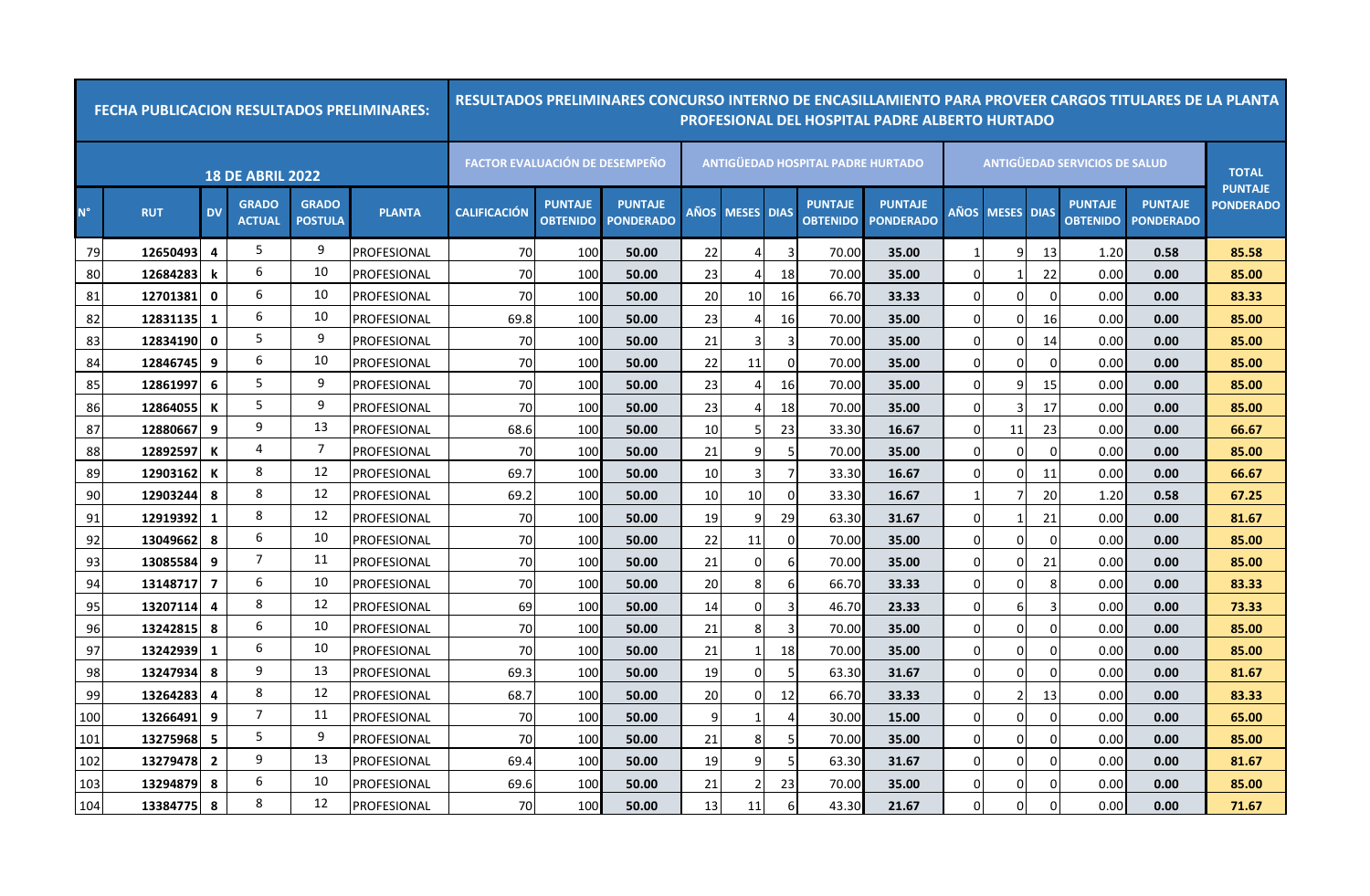|             | <b>FECHA PUBLICACION RESULTADOS PRELIMINARES:</b> |                         |                               |                                |               | RESULTADOS PRELIMINARES CONCURSO INTERNO DE ENCASILLAMIENTO PARA PROVEER CARGOS TITULARES DE LA PLANTA |                                   |                                    |      |                   |                |                                          | PROFESIONAL DEL HOSPITAL PADRE ALBERTO HURTADO |                |                   |          |                                      |                                    |                                |
|-------------|---------------------------------------------------|-------------------------|-------------------------------|--------------------------------|---------------|--------------------------------------------------------------------------------------------------------|-----------------------------------|------------------------------------|------|-------------------|----------------|------------------------------------------|------------------------------------------------|----------------|-------------------|----------|--------------------------------------|------------------------------------|--------------------------------|
|             |                                                   |                         | <b>18 DE ABRIL 2022</b>       |                                |               | <b>FACTOR EVALUACIÓN DE DESEMPEÑO</b>                                                                  |                                   |                                    |      |                   |                | <b>ANTIGUEDAD HOSPITAL PADRE HURTADO</b> |                                                |                |                   |          | <b>ANTIGUEDAD SERVICIOS DE SALUD</b> |                                    | <b>TOTAL</b><br><b>PUNTAJE</b> |
| $N^{\circ}$ | <b>RUT</b>                                        | <b>DV</b>               | <b>GRADO</b><br><b>ACTUAL</b> | <b>GRADO</b><br><b>POSTULA</b> | <b>PLANTA</b> | <b>CALIFICACIÓN</b>                                                                                    | <b>PUNTAJE</b><br><b>OBTENIDO</b> | <b>PUNTAJE</b><br><b>PONDERADO</b> | AÑOS | <b>MESES DIAS</b> |                | <b>PUNTAJE</b><br><b>OBTENIDO</b>        | <b>PUNTAJE</b><br><b>PONDERADO</b>             | AÑOS           | <b>MESES DIAS</b> |          | <b>PUNTAJE</b><br><b>OBTENIDO</b>    | <b>PUNTAJE</b><br><b>PONDERADO</b> | <b>PONDERADO</b>               |
| 105         | 13450801                                          | 9                       | 8                             | 12                             | PROFESIONAL   | 70                                                                                                     | 100                               | 50.00                              | 11   | $\Omega$          | 22             | 36.70                                    | 18.33                                          | $\Omega$       | $\overline{0}$    | 19       | 0.00                                 | 0.00                               | 68.33                          |
| 106         | 13666678                                          | 9                       | 9                             | 13                             | PROFESIONAL   | 69.8                                                                                                   | 100                               | 50.00                              | 11   | 3                 | $\overline{4}$ | 36.70                                    | 18.33                                          | $\Omega$       | 0                 | 18       | 0.00                                 | 0.00                               | 68.33                          |
| 107         | 13701925                                          | -6                      | 8                             | 12                             | PROFESIONAL   | 70                                                                                                     | 100                               | 50.00                              | 14   | 7                 | 27             | 46.70                                    | 23.33                                          | 2              | 4                 | 13       | 2.30                                 | 1.15                               | 74.48                          |
| 108         | 13707001                                          | 4                       | 9                             | 13                             | PROFESIONAL   | 69.8                                                                                                   | 100                               | 50.00                              | 10   | 11                | 9              | 33.30                                    | 16.67                                          | $\Omega$       |                   | 10       | 0.00                                 | 0.00                               | 66.67                          |
| 109         | 13770346                                          | 7                       | 9                             | 13                             | PROFESIONAL   | 68.7                                                                                                   | 100                               | 50.00                              | 11   | 2                 | 4              | 36.70                                    | 18.33                                          | $\Omega$       | 0                 |          | 0.00                                 | 0.00                               | 68.33                          |
| 110         | 13805683                                          | К                       | 8                             | 12                             | PROFESIONAL   | 69.9                                                                                                   | 100                               | 50.00                              | 12   | 7                 | 10             | 40.00                                    | 20.00                                          | $\Omega$       | $\Omega$          |          | 0.00                                 | 0.00                               | 70.00                          |
| 111         | 13835884                                          | 4                       | 8                             | 12                             | PROFESIONAL   | 69.9                                                                                                   | 100                               | 50.00                              | 16   | 11                | 7              | 53.30                                    | 26.67                                          | $\Omega$       | 2                 | 16       | 0.00                                 | 0.00                               | 76.67                          |
| 112         | 13838410                                          | $\mathbf{1}$            | 8                             | 12                             | PROFESIONAL   | 70                                                                                                     | 100                               | 50.00                              | 11   | $\mathbf{1}$      | $\overline{4}$ | 36.70                                    | 18.33                                          | $\Omega$       | $\Omega$          | U        | 0.00                                 | 0.00                               | 68.33                          |
| 113         | 13857098                                          | 3                       | 9                             | 13                             | PROFESIONAL   | 70                                                                                                     | 100                               | 50.00                              | 10   | $\mathbf 1$       | 5              | 33.30                                    | 16.67                                          | 8              |                   |          | 9.20                                 | 4.62                               | 71.29                          |
| 114         | 13887272                                          | 6                       | 8                             | 12                             | PROFESIONAL   | 69.2                                                                                                   | 100                               | 50.00                              | 10   | 9                 | 16             | 33.30                                    | 16.67                                          | $\Omega$       | 0                 |          | 0.00                                 | 0.00                               | 66.67                          |
| 115         | 13901979                                          | $\overline{2}$          | $\overline{7}$                | 11                             | PROFESIONAL   | 70                                                                                                     | 100                               | 50.00                              | 16   | $\Omega$          | 13             | 53.30                                    | 26.67                                          | $\Omega$       |                   | 24       | 0.00                                 | 0.00                               | 76.67                          |
| 116         | 13910150                                          | $\overline{2}$          | 8                             | 12                             | PROFESIONAL   | 70                                                                                                     | 100                               | 50.00                              | 13   | 5                 | $\overline{2}$ | 43.30                                    | 21.67                                          | $\overline{2}$ |                   |          | 2.30                                 | 1.15                               | 72.82                          |
| 117         | 13935756                                          | 6                       | 9                             | 13                             | PROFESIONAL   | 69.3                                                                                                   | 100                               | 50.00                              | 15   | 9                 | 25             | 50.00                                    | 25.00                                          | $\Omega$       | $\Omega$          | 28       | 0.00                                 | 0.00                               | 75.00                          |
| 118         | 13944424                                          | 8                       | 8                             | 12                             | PROFESIONAL   | 70                                                                                                     | 100                               | 50.00                              | 17   | 7                 | 28             | 56.70                                    | 28.33                                          | $\Omega$       | 0                 | O        | 0.00                                 | 0.00                               | 78.33                          |
| 119         | 13952465                                          | 9                       | 8                             | 12                             | PROFESIONAL   | 70                                                                                                     | 100                               | 50.00                              | 18   | 4                 | 16             | 60.00                                    | 30.00                                          | $\Omega$       | $\Omega$          |          | 0.00                                 | 0.00                               | 80.00                          |
| 120         | 13968612                                          | 8                       | 8                             | 12                             | PROFESIONAL   | 69.6                                                                                                   | 100                               | 50.00                              | 12   | 8                 | 18             | 40.00                                    | 20.00                                          | $\Omega$       | $\Omega$          |          | 0.00                                 | 0.00                               | 70.00                          |
| 121         | 14058020                                          | 1                       | 8                             | 12                             | PROFESIONAL   | 70                                                                                                     | 100                               | 50.00                              | 13   | 5                 | 4              | 43.30                                    | 21.67                                          |                | $\overline{0}$    |          | 1.20                                 | 0.58                               | 72.25                          |
| 122         | 14102144                                          | 3                       | 6                             | 10                             | PROFESIONAL   | 69.8                                                                                                   | 100                               | 50.00                              | 20   | 4                 | 28             | 66.70                                    | 33.33                                          | $\Omega$       | 0                 |          | 0.00                                 | 0.00                               | 83.33                          |
| 123         | 14122036                                          | -5                      | 5                             | 9                              | PROFESIONAL   | 70                                                                                                     | 100                               | 50.00                              | 22   | 9                 | $\overline{3}$ | 70.00                                    | 35.00                                          | $\Omega$       | $\overline{0}$    |          | 0.00                                 | 0.00                               | 85.00                          |
| 124         | 14178142                                          | 1                       | 8                             | 12                             | PROFESIONAL   | 70                                                                                                     | 100                               | 50.00                              | 10   | 3                 | 21             | 33.30                                    | 16.67                                          | 2              |                   | 14       | 2.30                                 | 1.15                               | 67.82                          |
| 125         | 14295974                                          | $\overline{7}$          | 6                             | 10                             | PROFESIONAL   | 70                                                                                                     | 100                               | 50.00                              | 23   | 4                 | 16             | 70.00                                    | 35.00                                          | $\Omega$       |                   |          | 0.00                                 | 0.00                               | 85.00                          |
| 126         | 14374669                                          | 0                       | 5                             | 9                              | PROFESIONAL   | 70                                                                                                     | 100                               | 50.00                              | 22   | $\overline{4}$    | 1              | 70.00                                    | 35.00                                          | $\Omega$       |                   | 27       | 0.00                                 | 0.00                               | 85.00                          |
| 127         | 14383216                                          | $\overline{\mathbf{3}}$ | 8                             | 12                             | PROFESIONAL   | 69.9                                                                                                   | 100                               | 50.00                              | 17   | $\mathbf{1}$      | $\overline{2}$ | 56.70                                    | 28.33                                          | $\Omega$       | $\Omega$          | $\Omega$ | 0.00                                 | 0.00                               | 78.33                          |
| 128         | 14408543                                          | 4                       | 6                             | 10                             | PROFESIONAL   | 70                                                                                                     | 100                               | 50.00                              | 21   | ٩                 | 20             | 70.00                                    | 35.00                                          | $\Omega$       |                   | 18       | 0.00                                 | 0.00                               | 85.00                          |
| 129         | 14489471                                          | 5                       | 8                             | 12                             | PROFESIONAL   | 70                                                                                                     | 100                               | 50.00                              | 20   | 7                 | 4              | 66.70                                    | 33.33                                          | $\Omega$       | 0                 |          | 0.00                                 | 0.00                               | 83.33                          |
| 130         | 14495728                                          | 8                       | 5                             | 9                              | PROFESIONAL   | 69.9                                                                                                   | 100                               | 50.00                              | 21   | 9                 | 20             | 70.00                                    | 35.00                                          | $\Omega$       |                   | 24       | 0.00                                 | 0.00                               | 85.00                          |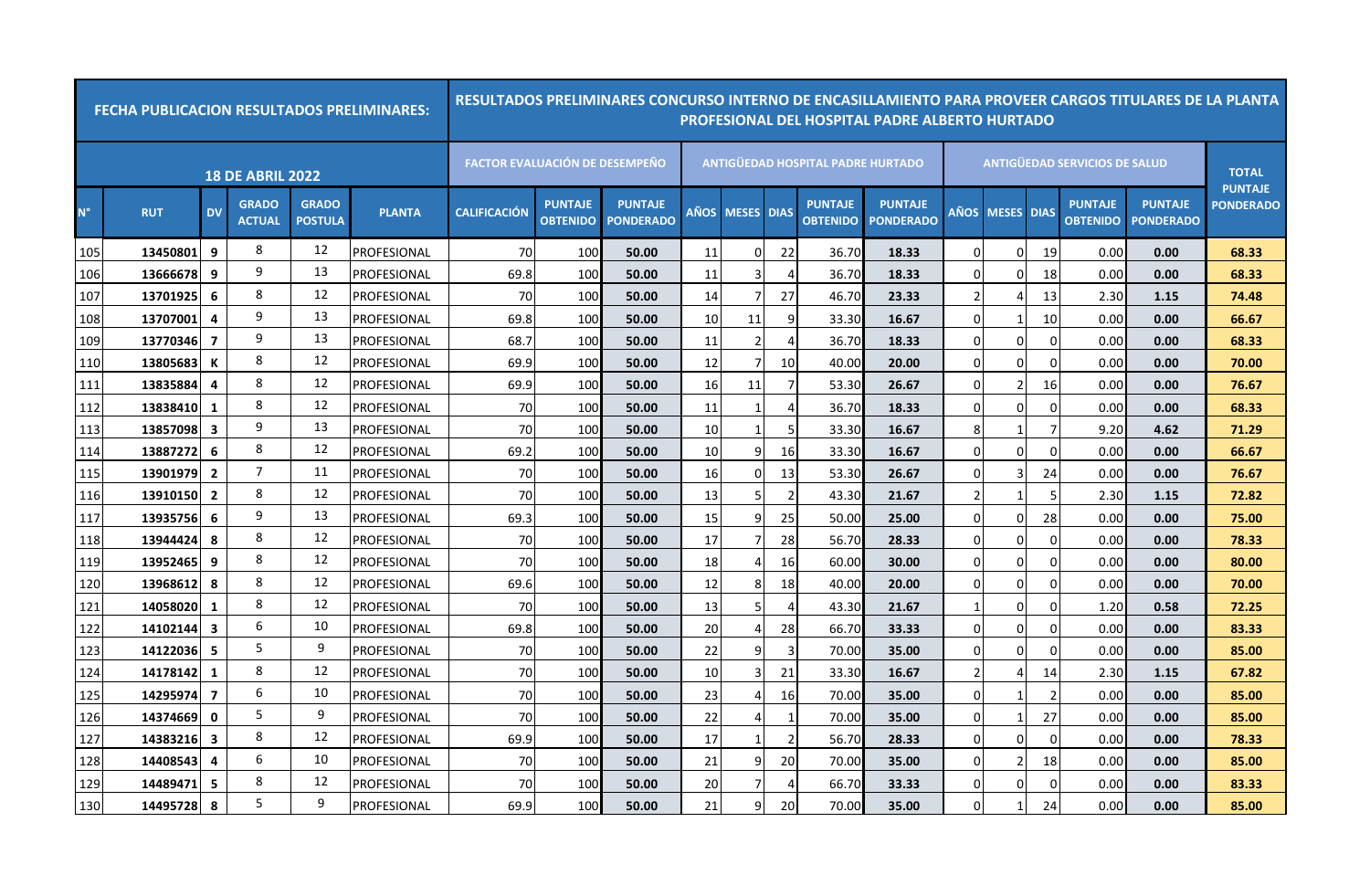|             | <b>FECHA PUBLICACION RESULTADOS PRELIMINARES:</b> |                         |                               |                                |               | RESULTADOS PRELIMINARES CONCURSO INTERNO DE ENCASILLAMIENTO PARA PROVEER CARGOS TITULARES DE LA PLANTA |                                   |                                    |      |                   |                |                                          | PROFESIONAL DEL HOSPITAL PADRE ALBERTO HURTADO |          |                   |          |                                      |                                    |                                |
|-------------|---------------------------------------------------|-------------------------|-------------------------------|--------------------------------|---------------|--------------------------------------------------------------------------------------------------------|-----------------------------------|------------------------------------|------|-------------------|----------------|------------------------------------------|------------------------------------------------|----------|-------------------|----------|--------------------------------------|------------------------------------|--------------------------------|
|             |                                                   |                         | <b>18 DE ABRIL 2022</b>       |                                |               | <b>FACTOR EVALUACIÓN DE DESEMPEÑO</b>                                                                  |                                   |                                    |      |                   |                | <b>ANTIGUEDAD HOSPITAL PADRE HURTADO</b> |                                                |          |                   |          | <b>ANTIGUEDAD SERVICIOS DE SALUD</b> |                                    | <b>TOTAL</b><br><b>PUNTAJE</b> |
| $N^{\circ}$ | <b>RUT</b>                                        | <b>DV</b>               | <b>GRADO</b><br><b>ACTUAL</b> | <b>GRADO</b><br><b>POSTULA</b> | <b>PLANTA</b> | <b>CALIFICACIÓN</b>                                                                                    | <b>PUNTAJE</b><br><b>OBTENIDO</b> | <b>PUNTAJE</b><br><b>PONDERADO</b> | AÑOS | <b>MESES DIAS</b> |                | <b>PUNTAJE</b><br><b>OBTENIDO</b>        | <b>PUNTAJE</b><br><b>PONDERADO</b>             | AÑOS     | <b>MESES DIAS</b> |          | <b>PUNTAJE</b><br><b>OBTENIDO</b>    | <b>PUNTAJE</b><br><b>PONDERADO</b> | <b>PONDERADO</b>               |
| 131         | 14512205                                          | 8                       | 8                             | 12                             | PROFESIONAL   | 69                                                                                                     | 100                               | 50.00                              | 10   | 4                 | 21             | 33.30                                    | 16.67                                          | $\Omega$ |                   | 10       | 0.00                                 | 0.00                               | 66.67                          |
| 132         | 14559706                                          | $\overline{a}$          | 5                             | 9                              | PROFESIONAL   | 70                                                                                                     | 100                               | 50.00                              | 22   | 11                | 0              | 70.00                                    | 35.00                                          | 6        |                   |          | 6.90                                 | 3.46                               | 88.46                          |
| 133         | 14584894                                          | -6                      | 5                             | 9                              | PROFESIONAL   | 70                                                                                                     | 100                               | 50.00                              | 22   | 11                | $\Omega$       | 70.00                                    | 35.00                                          | 5        | 5 <sub>l</sub>    | 11       | 5.80                                 | 2.88                               | 87.88                          |
| 134         | 14619503                                          | $\overline{2}$          | 8                             | 12                             | PROFESIONAL   | 70                                                                                                     | 100                               | 50.00                              | 16   | 10                |                | 53.30                                    | 26.67                                          | $\Omega$ | $\Omega$          |          | 0.00                                 | 0.00                               | 76.67                          |
| 135         | 14647085                                          | -8                      | 8                             | 12                             | PROFESIONAL   | 70                                                                                                     | 100                               | 50.00                              | 13   | 10                | 4              | 43.30                                    | 21.67                                          | 8        |                   | 18       | 9.20                                 | 4.62                               | 76.29                          |
| 136         | 14673524                                          | k                       | 5                             | 9                              | PROFESIONAL   | 70                                                                                                     | 100                               | 50.00                              | 22   | $\overline{a}$    | 3              | 70.00                                    | 35.00                                          | $\Omega$ | 0                 |          | 0.00                                 | 0.00                               | 85.00                          |
| 137         | 14673833                                          | -8                      | 5                             | 9                              | PROFESIONAL   | 70                                                                                                     | 100                               | 50.00                              | 22   | 10                | 20             | 70.00                                    | 35.00                                          | $\Omega$ | 5                 |          | 0.00                                 | 0.00                               | 85.00                          |
| 138         | 14691858                                          | $\mathbf{1}$            | 5                             | 9                              | PROFESIONAL   | 70                                                                                                     | 100                               | 50.00                              | 22   | 11                | 0              | 70.00                                    | 35.00                                          | $\Omega$ | $\Omega$          | $\Omega$ | 0.00                                 | 0.00                               | 85.00                          |
| 139         | 14700404                                          | 4                       | 6                             | 10                             | PROFESIONAL   | 69.7                                                                                                   | 100                               | 50.00                              | 22   | 11                | $\mathbf 0$    | 70.00                                    | 35.00                                          | $\Omega$ | 0                 | 20       | 0.00                                 | 0.00                               | 85.00                          |
| 140         | 15000598                                          | 1                       | 10                            | 14                             | PROFESIONAL   | 70                                                                                                     | 100                               | 50.00                              | 9    | $\overline{2}$    | 14             | 30.00                                    | 15.00                                          |          |                   |          | 1.20                                 | 0.58                               | 65.58                          |
| 141         | 15109039                                          | $\overline{7}$          | 8                             | 12                             | PROFESIONAL   | 69.5                                                                                                   | 100                               | 50.00                              | 13   | 11                | 24             | 43.30                                    | 21.67                                          | $\Omega$ | $\Omega$          |          | 0.00                                 | 0.00                               | 71.67                          |
| 142         | 15365786                                          | 6                       | 8                             | 12                             | PROFESIONAL   | 69.8                                                                                                   | 100                               | 50.00                              | 10   | 10                | 12             | 33.30                                    | 16.67                                          | $\Omega$ | $\Omega$          |          | 0.00                                 | 0.00                               | 66.67                          |
| 143         | 15375559                                          | 0                       | 9                             | 13                             | PROFESIONAL   | 69.6                                                                                                   | 100                               | 50.00                              | 13   | $\mathbf 1$       | 14             | 43.30                                    | 21.67                                          | $\Omega$ | $\Omega$          |          | 0.00                                 | 0.00                               | 71.67                          |
| 144         | 15377735                                          | $\overline{7}$          | 8                             | 12                             | PROFESIONAL   | 70                                                                                                     | 100                               | 50.00                              | 10   | 6                 | $\overline{3}$ | 33.30                                    | 16.67                                          | $\Omega$ | 8                 | 13       | 0.00                                 | 0.00                               | 66.67                          |
| 145         | 15409988                                          | $\overline{\mathbf{3}}$ | 9                             | 13                             | PROFESIONAL   | 70                                                                                                     | 100                               | 50.00                              | 8    | 9                 | 28             | 26.70                                    | 13.33                                          | 5        |                   |          | 5.80                                 | 2.88                               | 66.21                          |
| 146         | 15510232                                          | $\overline{2}$          | 9                             | 13                             | PROFESIONAL   | 69.9                                                                                                   | 100                               | 50.00                              | 15   | 5                 | 12             | 50.00                                    | 25.00                                          | $\Omega$ | $\Omega$          |          | 0.00                                 | 0.00                               | 75.00                          |
| 147         | 15542465                                          | 6                       | 9                             | 13                             | PROFESIONAL   | 67.3                                                                                                   | 100                               | 50.00                              | 11   |                   | 23             | 36.70                                    | 18.33                                          | $\Omega$ | $\Omega$          | 17       | 0.00                                 | 0.00                               | 68.33                          |
| 148         | 15604788                                          | 0                       | 9                             | 13                             | PROFESIONAL   | 70                                                                                                     | 100                               | 50.00                              | 8    | 10                | -5             | 26.70                                    | 13.33                                          | $\Omega$ | -1                | 14       | 0.00                                 | 0.00                               | 63.33                          |
| 149         | 15643360                                          | -8                      | 8                             | 12                             | PROFESIONAL   | 63.4                                                                                                   | 80                                | 40.00                              | 9    | 6                 | 23             | 30.00                                    | 15.00                                          | $\Omega$ | $\overline{0}$    |          | 0.00                                 | 0.00                               | 55.00                          |
| 150         | 15664975                                          | 9                       | 7                             | 11                             | PROFESIONAL   | 68.4                                                                                                   | 100                               | 50.00                              | 11   | $\mathbf 1$       | 4              | 36.70                                    | 18.33                                          | $\Omega$ | 0                 |          | 0.00                                 | 0.00                               | 68.33                          |
| 151         | 15666954                                          | $\overline{7}$          | 9                             | 13                             | PROFESIONAL   | 69.2                                                                                                   | 100                               | 50.00                              | 10   | 8                 | 7              | 33.30                                    | 16.67                                          | $\Omega$ | $\overline{0}$    |          | 0.00                                 | 0.00                               | 66.67                          |
| 152         | 15720179                                          | 4                       | 9                             | 13                             | PROFESIONAL   | 69.2                                                                                                   | 100                               | 50.00                              | 12   | 11                | 9              | 40.00                                    | 20.00                                          | $\Omega$ | 0                 | 0        | 0.00                                 | 0.00                               | 70.00                          |
| 153         | 15739428                                          | $\overline{2}$          | 9                             | 13                             | PROFESIONAL   | 69.7                                                                                                   | 100                               | 50.00                              | 14   | $\overline{2}$    | 17             | 46.70                                    | 23.33                                          | $\Omega$ | $\overline{0}$    | $\Omega$ | 0.00                                 | 0.00                               | 73.33                          |
| 154         | 15771353                                          | 1                       | 8                             | 12                             | PROFESIONAL   | 70                                                                                                     | 100                               | 50.00                              | 11   | 7                 | 18             | 36.70                                    | 18.33                                          | $\Omega$ | 0                 |          | 0.00                                 | 0.00                               | 68.33                          |
| 155         | 15818318                                          | 8                       | 8                             | 12                             | PROFESIONAL   | 69.9                                                                                                   | 100                               | 50.00                              | 13   | 4                 | 2              | 43.30                                    | 21.67                                          | $\Omega$ |                   |          | 0.00                                 | 0.00                               | 71.67                          |
| 156         | 15838265                                          | $\overline{2}$          | 8                             | 12                             | PROFESIONAL   | 70                                                                                                     | 100                               | 50.00                              | 9    | 10                | 14             | 30.00                                    | 15.00                                          | $\Omega$ | $\Omega$          |          | 0.00                                 | 0.00                               | 65.00                          |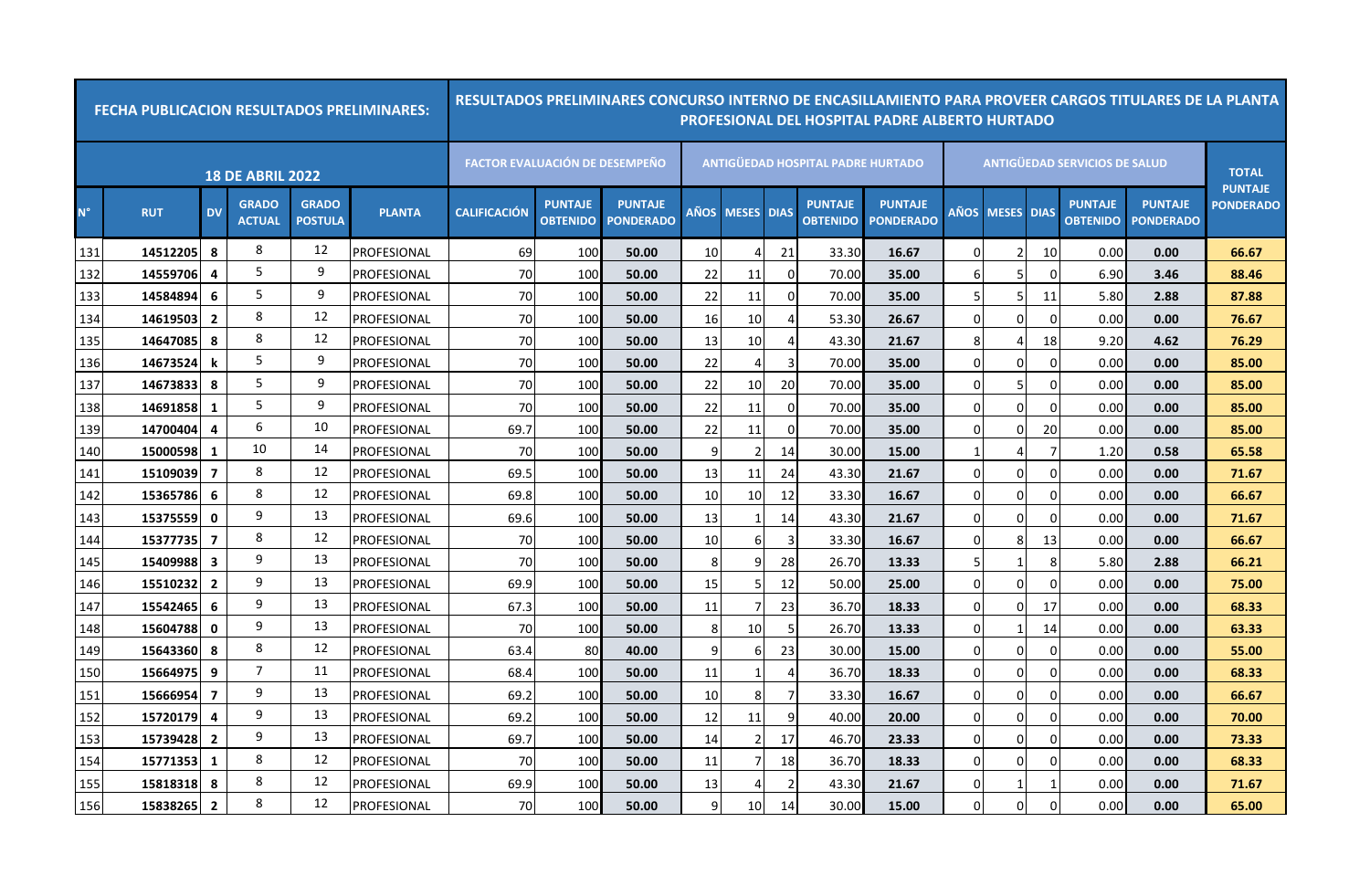|             | <b>FECHA PUBLICACION RESULTADOS PRELIMINARES:</b> |                |                               |                                |                    | RESULTADOS PRELIMINARES CONCURSO INTERNO DE ENCASILLAMIENTO PARA PROVEER CARGOS TITULARES DE LA PLANTA |                                   |                                    |      |                   |                |                                          | <b>PROFESIONAL DEL HOSPITAL PADRE ALBERTO HURTADO</b> |             |                   |          |                                      |                                    |                                |
|-------------|---------------------------------------------------|----------------|-------------------------------|--------------------------------|--------------------|--------------------------------------------------------------------------------------------------------|-----------------------------------|------------------------------------|------|-------------------|----------------|------------------------------------------|-------------------------------------------------------|-------------|-------------------|----------|--------------------------------------|------------------------------------|--------------------------------|
|             |                                                   |                | <b>18 DE ABRIL 2022</b>       |                                |                    | <b>FACTOR EVALUACIÓN DE DESEMPEÑO</b>                                                                  |                                   |                                    |      |                   |                | <b>ANTIGUEDAD HOSPITAL PADRE HURTADO</b> |                                                       |             |                   |          | <b>ANTIGUEDAD SERVICIOS DE SALUD</b> |                                    | <b>TOTAL</b><br><b>PUNTAJE</b> |
| $N^{\circ}$ | <b>RUT</b>                                        | <b>DV</b>      | <b>GRADO</b><br><b>ACTUAL</b> | <b>GRADO</b><br><b>POSTULA</b> | <b>PLANTA</b>      | <b>CALIFICACION</b>                                                                                    | <b>PUNTAJE</b><br><b>OBTENIDO</b> | <b>PUNTAJE</b><br><b>PONDERADO</b> | AÑOS | <b>MESES DIAS</b> |                | <b>PUNTAJE</b><br><b>OBTENIDO</b>        | <b>PUNTAJE</b><br><b>PONDERADO</b>                    | AÑOS        | <b>MESES DIAS</b> |          | <b>PUNTAJE</b><br><b>OBTENIDO</b>    | <b>PUNTAJE</b><br><b>PONDERADO</b> | <b>PONDERADO</b>               |
| 157         | 15840832                                          | 5              | 8                             | 12                             | <b>PROFESIONAL</b> | 70                                                                                                     | 100                               | 50.00                              | 11   | 10                | 19             | 36.70                                    | 18.33                                                 | 0           | $\overline{0}$    |          | 0.00                                 | 0.00                               | 68.33                          |
| 158         | 15844819                                          | К              | 8                             | 12                             | PROFESIONAL        | 70                                                                                                     | 100                               | 50.00                              | 10   | 7                 | 10             | 33.30                                    | 16.67                                                 | $\Omega$    | $\overline{0}$    | $\Omega$ | 0.00                                 | 0.00                               | 66.67                          |
| 159         | 15886906                                          | 3              | 9                             | 13                             | PROFESIONAL        | 70                                                                                                     | 100                               | 50.00                              | 13   | 2                 | $\overline{7}$ | 43.30                                    | 21.67                                                 | $\Omega$    | $\overline{0}$    |          | 0.00                                 | 0.00                               | 71.67                          |
| 160         | 15896171                                          | $\overline{7}$ | 8                             | 12                             | PROFESIONAL        | 70                                                                                                     | 100                               | 50.00                              | 13   | $\mathbf{1}$      | $\overline{3}$ | 43.30                                    | 21.67                                                 | $\Omega$    | $\overline{0}$    | 0        | 0.00                                 | 0.00                               | 71.67                          |
| 161         | 15919201                                          | 6              | 9                             | 13                             | PROFESIONAL        | 70                                                                                                     | 100                               | 50.00                              | q    | 11                | -3             | 30.00                                    | 15.00                                                 | $\Omega$    | 0                 |          | 0.00                                 | 0.00                               | 65.00                          |
| 162         | 15924250                                          | 1              | 10                            | 14                             | PROFESIONAL        | 70                                                                                                     | 100                               | 50.00                              | 10   | 11                | 25             | 33.30                                    | 16.67                                                 | $\Omega$    | 0                 | O        | 0.00                                 | 0.00                               | 66.67                          |
| 163         | 15959555                                          | $\overline{2}$ | 9                             | 13                             | PROFESIONAL        | 69.2                                                                                                   | 100                               | 50.00                              | 9    | 4                 | 29             | 30.00                                    | 15.00                                                 | $\Omega$    | $\Omega$          | 10       | 0.00                                 | 0.00                               | 65.00                          |
| 164         | 15980866                                          | 1              | 9                             | 13                             | PROFESIONAL        | 70                                                                                                     | 100                               | 50.00                              | 12   | 11                | 12             | 40.00                                    | 20.00                                                 | $\Omega$    |                   | 27       | 0.00                                 | 0.00                               | 70.00                          |
| 165         | 16028706                                          | 3              | 9                             | 13                             | PROFESIONAL        | 70                                                                                                     | 100                               | 50.00                              | 11   | 5                 | 18             | 36.70                                    | 18.33                                                 | $\Omega$    |                   |          | 0.00                                 | 0.00                               | 68.33                          |
| 166         | 16071756                                          | 4              | 9                             | 13                             | PROFESIONAL        | 69.4                                                                                                   | 100                               | 50.00                              | 10   |                   | 20             | 33.30                                    | 16.67                                                 | $\Omega$    | 10 <sup>1</sup>   | 17       | 0.00                                 | 0.00                               | 66.67                          |
| 167         | 16098657                                          | 3              | 8                             | 12                             | PROFESIONAL        | 68.8                                                                                                   | 100                               | 50.00                              | 10   | 11                | 29             | 33.30                                    | 16.67                                                 | $\Omega$    | $\Omega$          |          | 0.00                                 | 0.00                               | 66.67                          |
| 168         | 16142869                                          | 8              | $\overline{7}$                | 11                             | PROFESIONAL        | 69.2                                                                                                   | 100                               | 50.00                              | 8    | 9                 | 26             | 26.70                                    | 13.33                                                 | $\Omega$    | $\Omega$          |          | 0.00                                 | 0.00                               | 63.33                          |
| 169         | 16201655                                          | 5              | 8                             | 12                             | PROFESIONAL        | 70                                                                                                     | 100                               | 50.00                              | 10   | 11                | 14             | 33.30                                    | 16.67                                                 | $\Omega$    | $\overline{0}$    |          | 0.00                                 | 0.00                               | 66.67                          |
| 170         | 16302976                                          | 6              | 9                             | 13                             | PROFESIONAL        | 68.8                                                                                                   | 100                               | 50.00                              | 9    | 10                | 13             | 30.00                                    | 15.00                                                 | $\mathbf 0$ | $\overline{0}$    |          | 0.00                                 | 0.00                               | 65.00                          |
| 171         | 16304167                                          | $\overline{7}$ | 9                             | 13                             | PROFESIONAL        | 70                                                                                                     | 100                               | 50.00                              | 11   | 5                 | $\overline{4}$ | 36.70                                    | 18.33                                                 | $\Omega$    | $\overline{7}$    |          | 0.00                                 | 0.00                               | 68.33                          |
| 172         | 16353532                                          | $\overline{7}$ | 9                             | 13                             | PROFESIONAL        | 70                                                                                                     | 100                               | 50.00                              | 11   | 9                 | $\overline{4}$ | 36.70                                    | 18.33                                                 | $\Omega$    | $\Omega$          |          | 0.00                                 | 0.00                               | 68.33                          |
| 173         | 16390255                                          | 9              | 9                             | 13                             | <b>PROFESIONAL</b> | 69.4                                                                                                   | 100                               | 50.00                              | 9    | 6                 | 26             | 30.00                                    | 15.00                                                 | $\Omega$    | $\overline{0}$    |          | 0.00                                 | 0.00                               | 65.00                          |
| 174         | 16422045                                          | 1              | 9                             | 13                             | PROFESIONAL        | 70                                                                                                     | 100                               | 50.00                              | 10   | -1                | 20             | 33.30                                    | 16.67                                                 | 0           | $\overline{0}$    |          | 0.00                                 | 0.00                               | 66.67                          |
| 175         | 16429366                                          | -1             | 9                             | 13                             | PROFESIONAL        | 69.8                                                                                                   | 100                               | 50.00                              | 9    | 7                 | 18             | 30.00                                    | 15.00                                                 | 0           | $\overline{0}$    |          | 0.00                                 | 0.00                               | 65.00                          |
| 176         | 16440741                                          | 1              | 9                             | 13                             | PROFESIONAL        | 69.6                                                                                                   | 100                               | 50.00                              | 12   | 3                 | 5              | 40.00                                    | 20.00                                                 | $\Omega$    | $\overline{0}$    |          | 0.00                                 | 0.00                               | 70.00                          |
| 177         | 16672190                                          | 3              | 9                             | 13                             | PROFESIONAL        | 68.3                                                                                                   | 100                               | 50.00                              | 9    | $\Omega$          | 29             | 30.00                                    | 15.00                                                 | 0           | $\overline{0}$    |          | 0.00                                 | 0.00                               | 65.00                          |
| 178         | 16722360                                          | 5              | 8                             | 12                             | PROFESIONAL        | 67.9                                                                                                   | 100                               | 50.00                              | 8    | 11                | 3              | 26.70                                    | 13.33                                                 | $\Omega$    | $\overline{0}$    | 0        | 0.00                                 | 0.00                               | 63.33                          |
| 179         | 16747626                                          | 0              | 9                             | 13                             | <b>PROFESIONAL</b> | 70                                                                                                     | 100                               | 50.00                              | 9    | 9                 | 19             | 30.00                                    | 15.00                                                 | $\Omega$    | $\overline{0}$    | $\Omega$ | 0.00                                 | 0.00                               | 65.00                          |
| 180         | 16749569                                          | 9              | 8                             | 12                             | PROFESIONAL        | 70                                                                                                     | 100                               | 50.00                              | 9    | q                 | 25             | 30.00                                    | 15.00                                                 | $\Omega$    | $\Omega$          |          | 0.00                                 | 0.00                               | 65.00                          |
| 181         | 16788138                                          | 6              | 8                             | 12                             | PROFESIONAL        | 70                                                                                                     | 100                               | 50.00                              | 10   | 10                | 20             | 33.30                                    | 16.67                                                 | $\Omega$    | 0                 | 16       | 0.00                                 | 0.00                               | 66.67                          |
| 182         | 16878442                                          | $\overline{2}$ | 9                             | 13                             | PROFESIONAL        | 70                                                                                                     | 100                               | 50.00                              | 9    | 6                 | $\Omega$       | 30.00                                    | 15.00                                                 | $\Omega$    | 0                 |          | 0.00                                 | 0.00                               | 65.00                          |